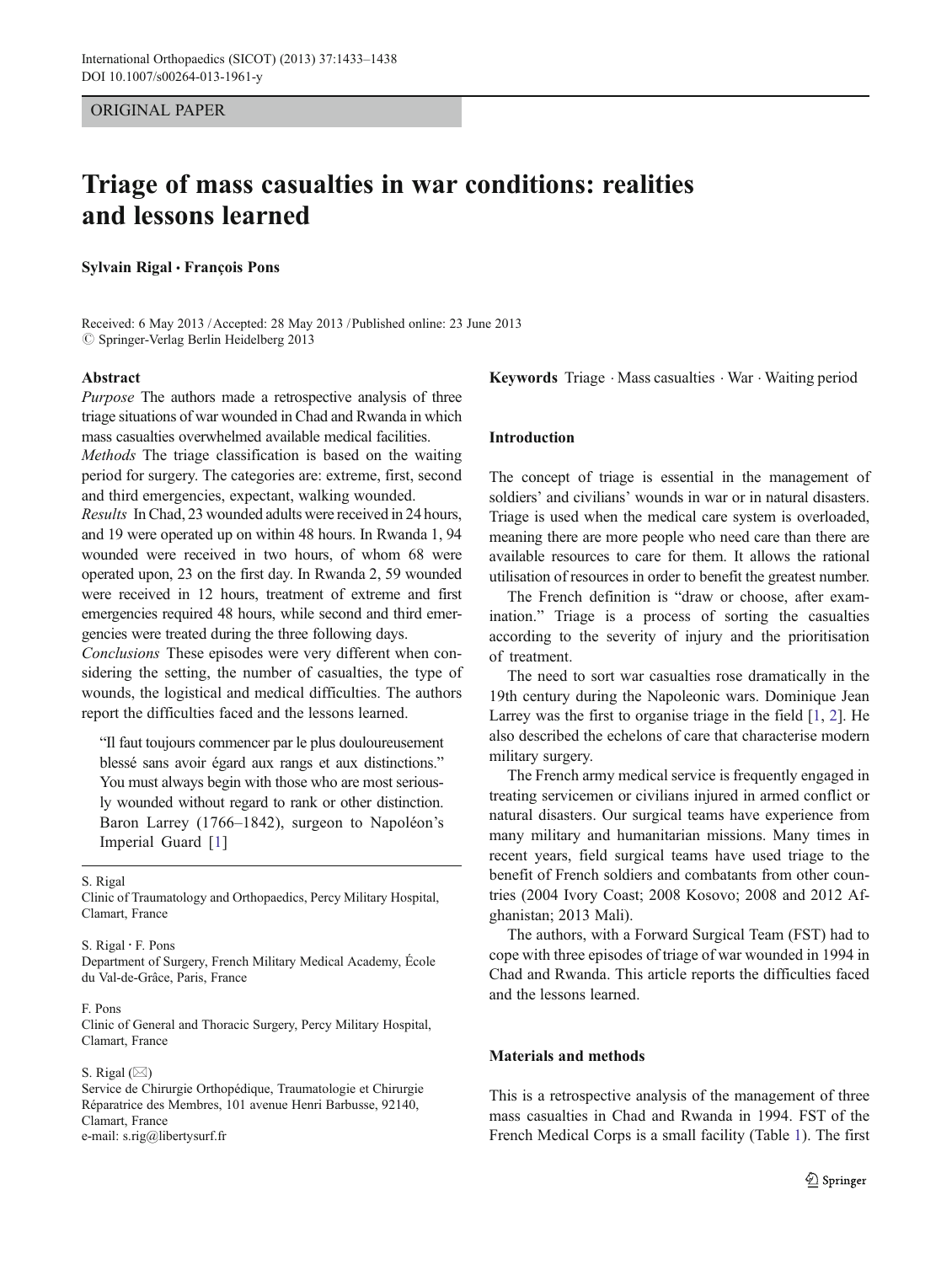<span id="page-1-0"></span>mission was to support the French Armed Forces and provide the initial medical support abroad for all military and/or humanitarian operations. The wounded were not supposed to stay in the FST. In the three reported experiences the unit had no ability to evacuate the wounded.

# Triage system

The French classification is based on one criterion only—the waiting period for surgery. Classifications are reported in Table [2](#page-2-0). The third column shows a few examples of the wounded for each category.

# Environmental constraints

# Chad, January 1994

Since 1986, one FST has been based in N'djamena to provide surgical support for the French troops and for French citizens and foreigners. The FST took care of Chadian soldiers and some Chadian civilian people. In this case the FST was not housed in tents but in a building with two well equipped operating rooms, X-ray equipment and laboratory. There were also a large number of ancillary personnel. In addition to the FST there were regimental medical officers, one chemist, laboratory technicians, and nurses. There were also some Chadian employees, who were very useful as translators. N'djamena

FST was rather more a small MASH than a simple FST. The organisation of triage was well planned in this hospital because mass casualties of Chadian soldiers had been received once or twice a year.

## Rwanda, July 1994

The same FST was sent to Rwanda in June 1994 with the French troops during the "Operation Turquoise". Its goal was to try to stop the massacre of Tutsis people. The FST was based in Goma, a city on the border between Rwanda and Zaire. The FST's organisation was basic. The FST was planned for the emergency surgical treatment of French soldiers before an early evacuation to France. Because of an unexpected flood of refugees to Goma, the FST had to take care of the civilian population as well. More than 500 patients were received within two months. We performed more than 300 surgical procedures and coped with two mass casualty situations.

## Results

Mass casualties in Chad (Fig. [1\)](#page-2-0). Twenty three wounded were received within 24 hours. All were male adults. They sustained 21 gunshot wounds and two blunt traumas. Categorisation was nine U1, ten U2 and four ambulatories (Fig. [2\)](#page-3-0).

Table 1 Composition of a forward surgical team

Forward Surgical Team (FST) of the French armed forces military medical service

| Category               | Description                                                                                                     |  |
|------------------------|-----------------------------------------------------------------------------------------------------------------|--|
| Mission                | 1. Treat wounded and after stabilisation quickly<br>evacuate them to the rear                                   |  |
|                        | 2. Treat wounded civilians in humanitarian operation                                                            |  |
| Composition            | Three physicians (one general surgeon, one orthopaedic<br>surgeon, one anaesthetist)                            |  |
|                        | Five nurses (two anaesthetists, one operating room, one<br>for the ward)                                        |  |
|                        | Four corpsmen                                                                                                   |  |
| Infrastructure         | Two tents: one operating room and one 12 bedroom                                                                |  |
| Equipment              | Equipment for the treatment of all surgical emergencies<br>(abdominal, thoracic, neurosurgical and orthopaedic) |  |
| Treatment capacity     | Operational within one hour of arriving at location.                                                            |  |
|                        | Ten to 12 procedures/day                                                                                        |  |
|                        | Theoretical triage capacity: 100 wounded per day                                                                |  |
| Limits of independence | Capable of working independently in 48 h                                                                        |  |
| Basic supplies         | 48 h (including water, food, gas for generating set, drugs,<br>surgical material)                               |  |
|                        | 30 red packed cells units, resupplied every three weeks<br>X-ray equipment, laboratory                          |  |
| Shipping size          | 5137 kg, 30 m <sup>3</sup>                                                                                      |  |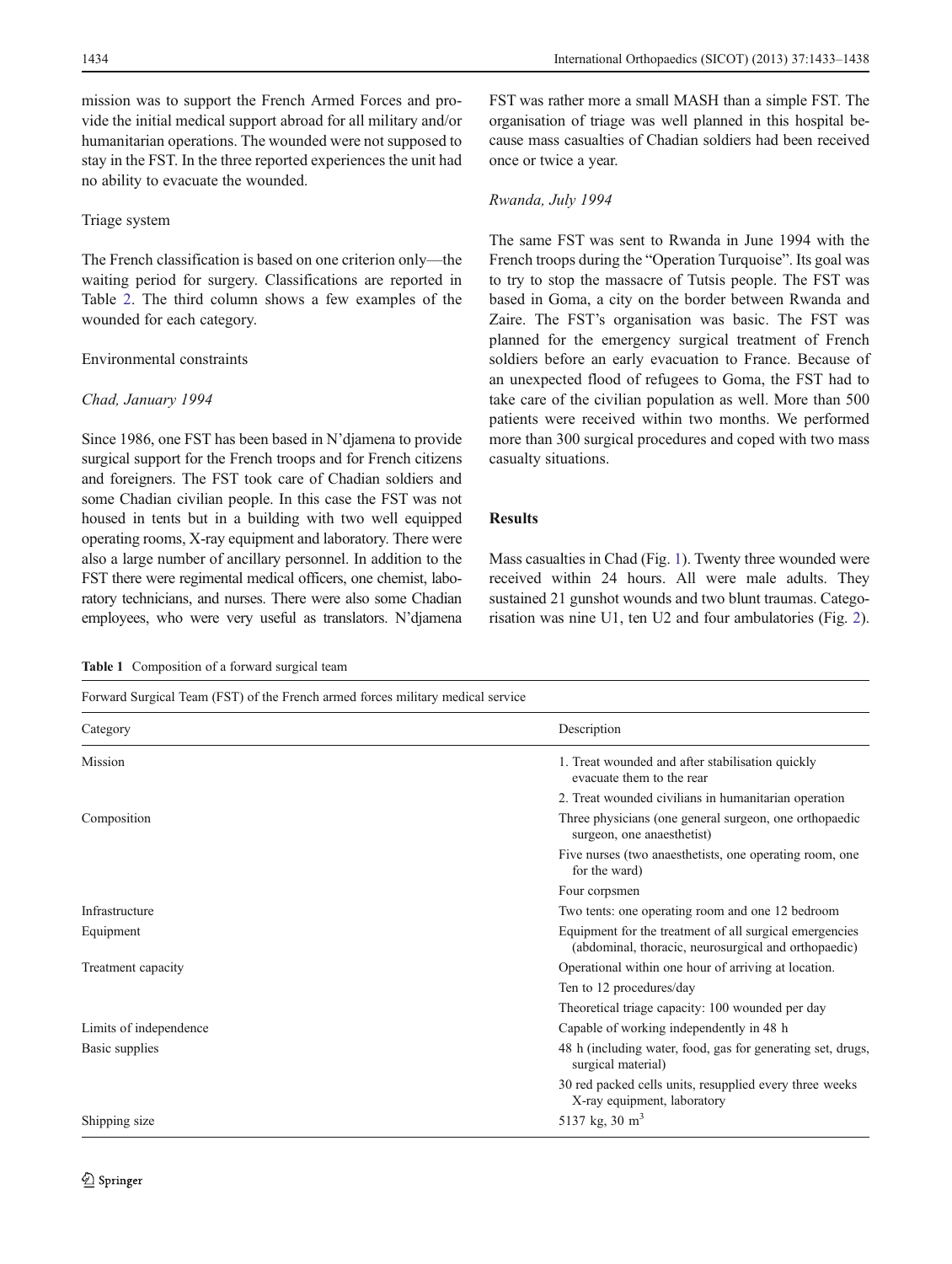#### <span id="page-2-0"></span>Table 2 Triage categories

| Category                | Time to surgery                                   | Example                                             |
|-------------------------|---------------------------------------------------|-----------------------------------------------------|
| EU/Extreme emergency    | Immediate resuscitation                           | Massive haemorrhage                                 |
|                         | and/or intervention                               | Respiratory distress                                |
| U1/First emergency      | 6 h                                               | Abdomen                                             |
|                         |                                                   | Limbs (tourniquet, major wounds)                    |
|                         |                                                   | Head (neurological signs)                           |
|                         |                                                   | Burns $>15\%$                                       |
| U2/Second emergency     | 18 h (or more)                                    | Limbs                                               |
| U3/Third emergency      |                                                   | Head                                                |
|                         |                                                   | Facial wounds, ophthalmology                        |
|                         |                                                   | Chest                                               |
| Eclopés/Walking wounded | No surgery                                        |                                                     |
| Potential emergency     | No surgery. Constant<br>reassessment and updating | Multiple small wounds of the trunk:<br>penetration? |
| $U4/Ex$ pectant         | No surgery                                        |                                                     |

Nineteen wounded were operated upon within 48 hours. The priority of treatment was first the face wounds, second the thoracabdominal wound, and third abdominal and perineal wounds. There was no mortality.

The first instance of mass casualties in Rwanda (Fig. [3\)](#page-3-0) occurred when thousands of refugees fled from the massacres. The most severely injured were brought to the FST by helicopter. Ninety-four wounded were received within two hours. Survivors were seen days or weeks after wounding. Thirty percent were children and 20 % were women. Seventy percent sustained machete wounds and 30 % gunshot wounds.

Triage was performed during the night in front of the tents. Identification of the wounded was a difficult task. Most of them did not speak French and we did not have translators. Some children were too young to communicate with and were frightened without their parents. For registration we had to write a number on the forehead or the wrist of the patient.

Sixty eight out of 94 were operated upon. The delay between wounding and arrival was so long that we did not face any extreme or first level emergencies. All wounded were classified as second level emergencies (Fig. [2](#page-3-0)). Twenty-three patients were operated upon within the first day. Priority was given to head wounds because we feared cranio-cerebral injuries. Then we treated perineal injuries and finally limb wounds. Many of these injuries were infected with early gangrene. When children and adults presented with similar injuries, children were treated first.

The second instance of mass casualties in Rwanda (Fig. [4](#page-3-0)) occurred ten days later where one million refugees were settled around the airport near the FST. They were targeted by mortar attacks. Fifty nine wounded were received within 12 hours. Thirty percent were children, 70 % sustained fragment wounds and 30 % gunshot wounds.

Triage was performed in daylight, most logistical problems had been solved after the first triage, and translators were available. Categorisation was such that there was one extreme emergency (cardiac wound in a French officer) and three patients were classified "expectant" (severe cranio-cerebral wounds and coma). Nearly 50 % were classified extreme emergency or first emergency. The choice of priorities of treatment



Fig. 1 Distribution of injuries in Chad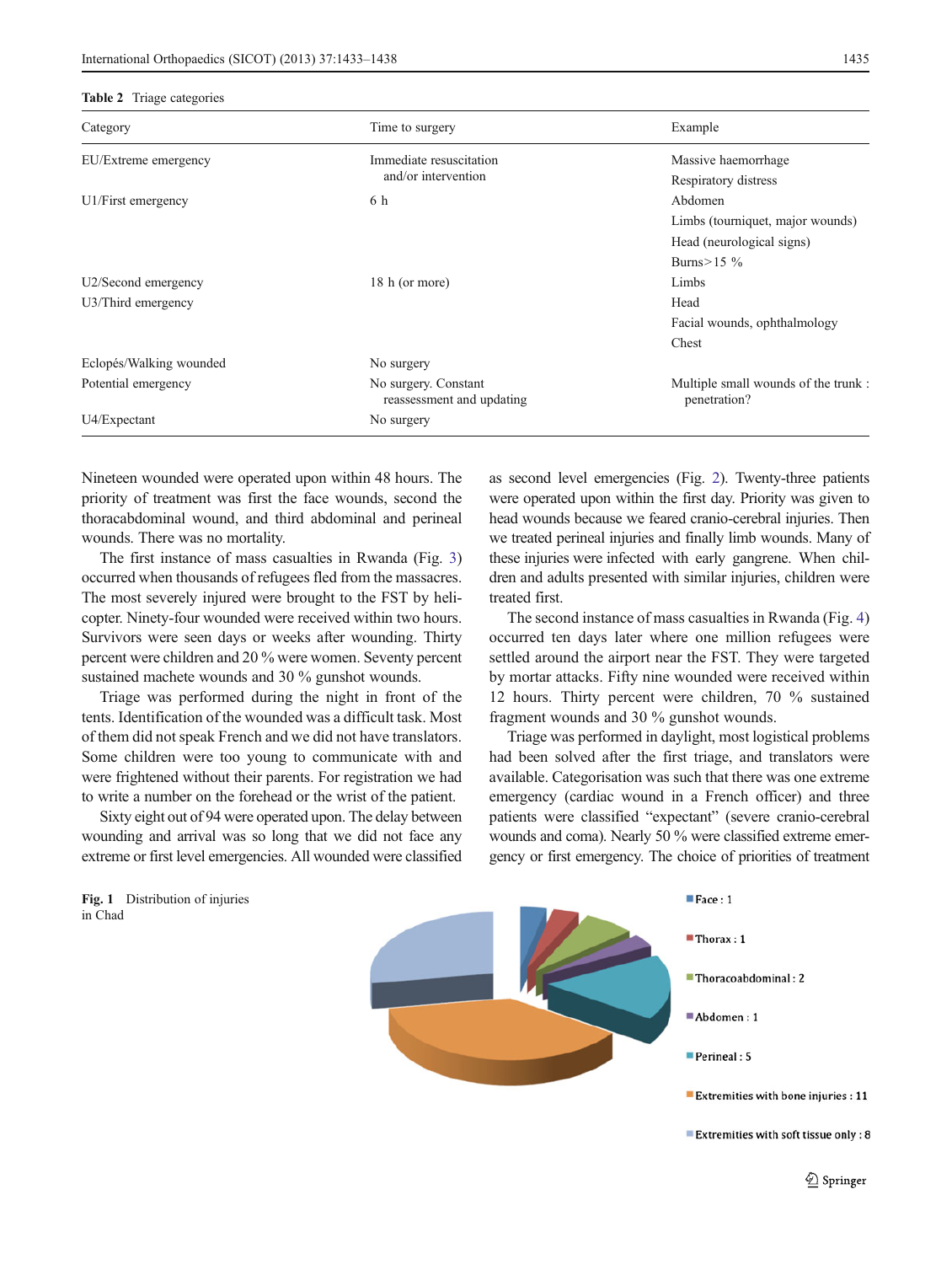<span id="page-3-0"></span>

Fig. 2 Categorisation in the three triage situations in Chad

had to be made for patients classified in the same category. We therefore treated abdominal wounds before patients with seriously damaged limbs.

Treatment of extreme and first emergency required 48 hours of continuous work. Second and third level emergencies were treated during the three following days. Some of them were operated upon more than 20 hours after wounding, when they should have been treated within six hours according to category. Thirteen patients died: three expectants, three while waiting for surgery (one hip joint wound, two upper limbs with severe injuries) and seven after surgery (one head, four abdominal with associated injuries including three children, two severe upper limb).

During the postoperative course we were forced to keep these refugees in the FST because of the same lack of social organisation and the impossibility of early evacuation. A major cholera epidemic worsened the situation. Thousands of refugees died from cholera. More than 150 patients stayed under our tents and about 20 suffered from cholera but only one died.

# Discussion



These three episodes were very different when considering the setting, the number of casualties and the types of wounds.

 $\textcircled{2}$  Springer



Fig. 4 Distribution of injuries during the second episode in Rwanda

The logistical and medical difficulties were also different, but they both shared the complete inability to transfer wounded to a higher level of medical care.

A situation in which the number of casualties overwhelms the medical resources is uncommon. For management of many casualties we can distinguish two different situations. First is multiple casualties, where the number does not exceed available medical resources. In this case, the triage permits every patient the appropriate medical treatment without delay. Triage delivers "the right patient to the right place at the right time" [\[3](#page-5-0)]. Second is mass casualties that overwhelm available medical facilities. Some patients simply cannot be treated in a timely manner. The goal of triage is to ensure the best possible chance of survival for the largest number of people. Triage imposes a process which delivers "the greatest good for the greatest number" [\[4](#page-5-0)] or "the best for the most" and not "everything for everyone" [[5\]](#page-5-0).

Triage in Chad could be viewed as "easy". This was a well organised and trained facility where medical staffing was adequate, equipment was sufficient, and the social context was good. Families could help feed and provide the patients' nursing. The triage was easy because there were a relatively small number of casualties and the flow of victims did not exceed capacity in any single day. Finally, because of a long delay, the most severely injured died before arrival, making decisions about the remaining priorities easy.

During the first mass casualty situation in Rwanda medical problems were limited because of the very long delay before arrival. Logistical problems were serious. Indeed major difficulties have to be expected when a small surgical facility is coping with mass casualties over such a short period of time. The organisation of the reception centre was difficult, e.g. for registration, identification and translation with patients, especially for civilians and children. This has been reported by several authors [\[6](#page-5-0)]. It is even more difficult when refugees are without relatives to help them, when there is no possibility of evacuation. Furthermore in overcrowded tents the monitoring Fig. 3 Distribution of injuries during the first episode in Rwanda of patients is very difficult.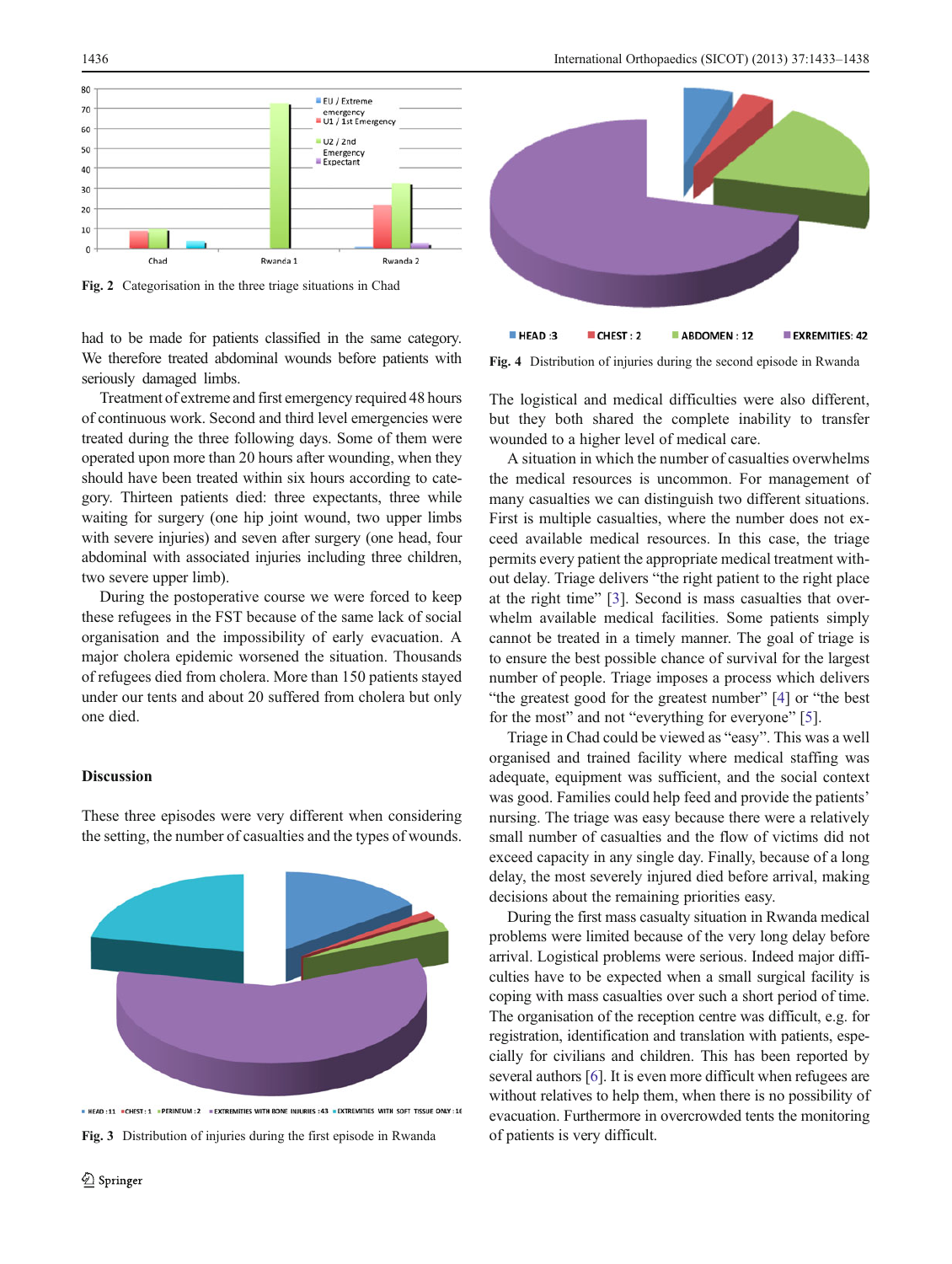Second mass casualty situation in Rwanda. The logistic problems were solved or improved after the first mass casualties incident. The medical problems were very different. Sorting was very difficult because of the high rate of seriously wounded, e.g. near 50 % were classified EU or U1 (the anticipated rate during a standard conflict is about 30 %) [[7\]](#page-5-0). The treatment of those patients only required 48 hours. Some of them were operated upon more than 20 hours after wounding, when they should have been treated within six hours according to the category. The perioperative mortality rate was high (22 %).

In the Red Cross classification, the priority seems to be given to abdominal wounds [\[8](#page-5-0), [9\]](#page-5-0). In the NATO classification stable patients with abdominal wounds seem to be treated after the major limbs wounds. In our experience the abdominal wounds were treated before the limbs wounds. But in Rwanda some patients with major limbs wounds died before surgery. We believe that some of them should have been operated upon before the patients with abdominal wounds. The large mortality in patients suffering from upper extremity major injury is probably due to associated pulmonary blast with pulmonary and/or myocardial contusion. Some patients died while waiting for surgery and some others after surgery. One can wonder whether triage was judicious. If we had operated earlier on those who died before surgery or if we had decided not to operate on some of those who died after surgery, maybe we could have saved one or two more wounded.

We would like to highlight three points: logistic, medical and ethics. In the ICRC hospitals it is generally agreed that triage is declared when seven (or more) patients arrive simultaneously [\[8\]](#page-5-0). For an FSU as soon as the number of casualties exceeds ten wounded, triage becomes very difficult to organise. To identify the civilian casualties without ID is very hard. The translator's role is very important. Operating records should also be classified in real time. Every team member should know in advance his proper place and task during a mass casualty situation. The decisions of the triage officer must be accepted without discussion. During conflict involving a civilian population, secondary evacuation is usually impossible. We would like to underline a very important point. Without evacuation triage and treatment can be different and surgical procedures must allow for simple postoperative monitoring.

There are a variety of defined triage systems used. It is inherently difficult to investigate and compare disaster protocols by using an evidence-based approach [\[10](#page-5-0)]. There is no definitive data on which disaster triage technique would save the largest number of victims. Each organisation has its own variation. In every system three main categories are proposed—first, patients to operate upon; second, patients not to operate upon because they do not need surgical treatment; and third, patients not to operate upon because they are too seriously injured and they are unlikely to survive. The important points are that the categorisation should be perfectly understood by every member

of the team and members of the team should be regularly taught and trained about the classification used.

Triage is a medical task that requires moral responsibility. The triage officer needs internal stability and external authority [[11](#page-5-0), [12](#page-5-0)]. In the past he was the most experienced surgeon. Nowadays the triage officer is the anaesthetist–intensivist [\[13](#page-5-0)]. However, we must consider that both are complementary. The surgeon probably better evaluates the length of the surgical procedure. The anaesthetist–intensivist has a better expertise in resuscitation. Application of effective and accurate triage is a team-based multidisciplinary activity.

These three aspects of triage bring us to a discussion of two key ethical problems, i.e. the notion of expectant and the neutrality of the choice. It is very hard to think of "expectant", whereby two types of wounded may be classified into this category. The first variety is not difficult to classify as they are the extremely wounded patients. However, it is very hard to classify the second group, which comprises patients who might be saved after prolonged surgical treatment and major resuscitation.

Could we sort patients using only medical criteria? According to Dominique Larrey [\[1](#page-5-0)] and the Geneva convention [[14](#page-5-0)] one should triage regardless of nationality, race, sex, religion, rank, etc. The only criteria used for triage should be the medical status. A classification using criteria other than medical principles is a violation of human rights [[11](#page-5-0)]. However, wounded children in a war mass casualties situation are uncommon for military teams. For civilian patients in the same category we believe that priority must be given to children, because they are weaker. If we sort children we could classify some of them as "expectant". But such a decision seems to be very difficult, or even impossible. However because of the high postoperative mortality of children with abdominal wounds and associated lesions we think that some of them should have been classified "expectant". It is absolutely necessary that each member of the medical team thinks about this particular category beforehand.

#### Conclusion

For the majority of surgeons, triage is an abstract concept. They never have to use it in their daily practice. Triage in war or disaster conditions is a complex process with no direct civilian medical equivalent. Each medical unit must be prepared to participate in a realistic triage practice.

Theoretically the medical team of a forward surgical team knows the principles of the triage. However, we have been surprised by the number of casualties and the resulting logistics problems, by the issues of prioritisation, by the presence of a large number of children and by the issue of when to apply the expectant category.

Battlefield surgery, because it sometimes deals with mass wounded, requires a replacement of "individual ethics" with